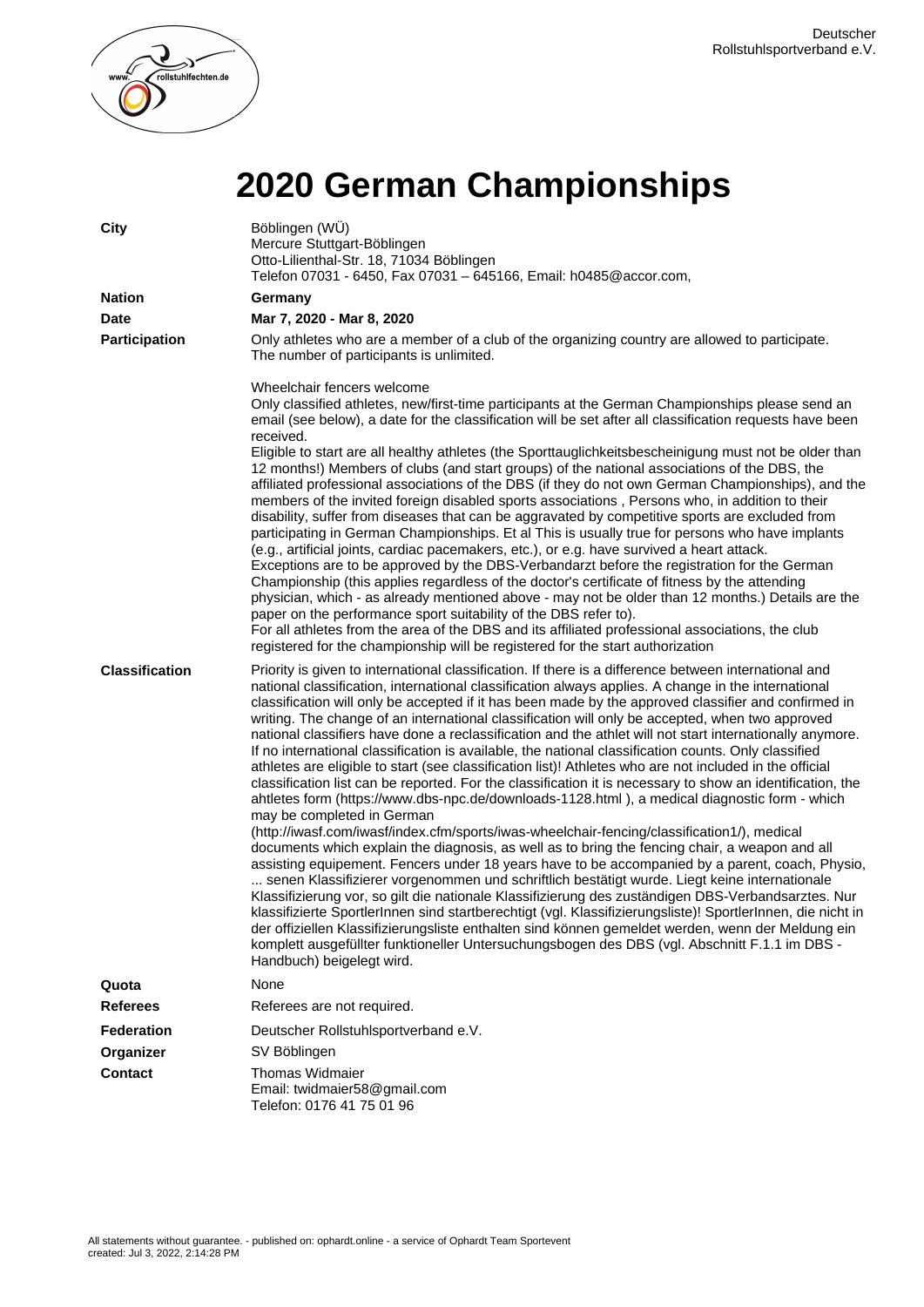

|                           | <b>Further information</b>    |                                                                                                                                                                                                                                                                                                                                                                                                                                                                                                                                                                                                                                                                                                                                                                                                                                                                                               | View entries and results                                                                                                                                                                                                                                                                                                                                                                                     |                                          |      | https://iwas.ophardt.online/en/widget/event/280      |      |                |  |                                                                            |       |                     |
|---------------------------|-------------------------------|-----------------------------------------------------------------------------------------------------------------------------------------------------------------------------------------------------------------------------------------------------------------------------------------------------------------------------------------------------------------------------------------------------------------------------------------------------------------------------------------------------------------------------------------------------------------------------------------------------------------------------------------------------------------------------------------------------------------------------------------------------------------------------------------------------------------------------------------------------------------------------------------------|--------------------------------------------------------------------------------------------------------------------------------------------------------------------------------------------------------------------------------------------------------------------------------------------------------------------------------------------------------------------------------------------------------------|------------------------------------------|------|------------------------------------------------------|------|----------------|--|----------------------------------------------------------------------------|-------|---------------------|
| <b>Entries</b>            |                               |                                                                                                                                                                                                                                                                                                                                                                                                                                                                                                                                                                                                                                                                                                                                                                                                                                                                                               | Cancel until Mar 4, 2020                                                                                                                                                                                                                                                                                                                                                                                     | Entries to: https://iwas.ophardt.online/ |      | E-Mail: schulz@dbs-npc.de; fechten@rollstuhlsport.de |      |                |  | until Feb 20, 2020 only by: Club, Regional federation, National federation |       |                     |
| Day                       | <b>Entry</b><br>desk<br>close | <b>Begin</b>                                                                                                                                                                                                                                                                                                                                                                                                                                                                                                                                                                                                                                                                                                                                                                                                                                                                                  | <b>Continued</b>                                                                                                                                                                                                                                                                                                                                                                                             |                                          |      | <b>Finals Competition</b>                            |      |                |  | allowed                                                                    | Quota | <b>Entry fee</b>    |
| 07.03.                    | 08:30                         | 09:00                                                                                                                                                                                                                                                                                                                                                                                                                                                                                                                                                                                                                                                                                                                                                                                                                                                                                         |                                                                                                                                                                                                                                                                                                                                                                                                              |                                          |      | Foil                                                 | male |                |  | A I Senior 1921 - 2007                                                     |       | €15.00              |
|                           |                               |                                                                                                                                                                                                                                                                                                                                                                                                                                                                                                                                                                                                                                                                                                                                                                                                                                                                                               |                                                                                                                                                                                                                                                                                                                                                                                                              |                                          |      | Foil                                                 | male |                |  | B I Senior 1921 - 2007                                                     |       | $\texttt{x15.00}$   |
|                           | 12:00                         | 12:30                                                                                                                                                                                                                                                                                                                                                                                                                                                                                                                                                                                                                                                                                                                                                                                                                                                                                         |                                                                                                                                                                                                                                                                                                                                                                                                              |                                          |      | Foil                                                 |      |                |  | female A I Senior 1921 - 2007                                              |       | $\frac{\pi}{15.00}$ |
|                           | 12:30                         | 13:00                                                                                                                                                                                                                                                                                                                                                                                                                                                                                                                                                                                                                                                                                                                                                                                                                                                                                         |                                                                                                                                                                                                                                                                                                                                                                                                              |                                          |      | Sabre male                                           |      |                |  | B   Senior 1921 - 2007                                                     |       | $\frac{\pi}{15.00}$ |
|                           | 13:00                         | 13:30                                                                                                                                                                                                                                                                                                                                                                                                                                                                                                                                                                                                                                                                                                                                                                                                                                                                                         |                                                                                                                                                                                                                                                                                                                                                                                                              |                                          |      | Sabre male                                           |      |                |  | A I Senior 1921 - 2007                                                     |       | €15.00              |
|                           | 13:30                         | 14:00                                                                                                                                                                                                                                                                                                                                                                                                                                                                                                                                                                                                                                                                                                                                                                                                                                                                                         |                                                                                                                                                                                                                                                                                                                                                                                                              |                                          |      |                                                      |      |                |  | Sabre female A I Senior 1921 - 2007                                        |       | $\frac{\pi}{15.00}$ |
| 08.03.                    | 08:30                         | 09:00                                                                                                                                                                                                                                                                                                                                                                                                                                                                                                                                                                                                                                                                                                                                                                                                                                                                                         |                                                                                                                                                                                                                                                                                                                                                                                                              |                                          |      | Epee male                                            |      |                |  | B I Senior 1921 - 2007                                                     |       | $\texttt{x}$ 15.00  |
|                           | 10:00                         | 10:30                                                                                                                                                                                                                                                                                                                                                                                                                                                                                                                                                                                                                                                                                                                                                                                                                                                                                         |                                                                                                                                                                                                                                                                                                                                                                                                              |                                          |      |                                                      |      |                |  | Epee male A I Senior 1921 - 2007                                           |       | €15.00              |
|                           | 11:00                         |                                                                                                                                                                                                                                                                                                                                                                                                                                                                                                                                                                                                                                                                                                                                                                                                                                                                                               |                                                                                                                                                                                                                                                                                                                                                                                                              |                                          |      |                                                      |      |                |  | Epee female A I Senior 1921 - 2007                                         |       | $\texttt{x15.00}$   |
|                           | <b>Equipment check</b>        | Day                                                                                                                                                                                                                                                                                                                                                                                                                                                                                                                                                                                                                                                                                                                                                                                                                                                                                           | <b>Time</b>                                                                                                                                                                                                                                                                                                                                                                                                  | Day                                      | Time | <b>Competition</b>                                   |      |                |  |                                                                            |       |                     |
|                           |                               | 08.03.                                                                                                                                                                                                                                                                                                                                                                                                                                                                                                                                                                                                                                                                                                                                                                                                                                                                                        | 08:00                                                                                                                                                                                                                                                                                                                                                                                                        |                                          |      | Foil male Senior Individual A                        |      |                |  |                                                                            |       |                     |
|                           |                               | 07.03.                                                                                                                                                                                                                                                                                                                                                                                                                                                                                                                                                                                                                                                                                                                                                                                                                                                                                        | 08:00                                                                                                                                                                                                                                                                                                                                                                                                        |                                          |      | Sabre male Senior Individual A                       |      |                |  |                                                                            |       |                     |
|                           |                               |                                                                                                                                                                                                                                                                                                                                                                                                                                                                                                                                                                                                                                                                                                                                                                                                                                                                                               |                                                                                                                                                                                                                                                                                                                                                                                                              |                                          |      | Epee male Senior Individual A                        |      |                |  |                                                                            |       |                     |
| <b>Referee meeting</b>    |                               |                                                                                                                                                                                                                                                                                                                                                                                                                                                                                                                                                                                                                                                                                                                                                                                                                                                                                               | 07.03. 08:30 Epee<br>07.03. 08:30 Sabre<br>08.03. 08:30 Foil                                                                                                                                                                                                                                                                                                                                                 |                                          |      |                                                      |      |                |  |                                                                            |       |                     |
| <b>Delegation meeting</b> |                               | 06.03.19:30                                                                                                                                                                                                                                                                                                                                                                                                                                                                                                                                                                                                                                                                                                                                                                                                                                                                                   |                                                                                                                                                                                                                                                                                                                                                                                                              |                                          |      |                                                      |      |                |  |                                                                            |       |                     |
| <b>Payment</b>            |                               | <b>Payment</b>                                                                                                                                                                                                                                                                                                                                                                                                                                                                                                                                                                                                                                                                                                                                                                                                                                                                                |                                                                                                                                                                                                                                                                                                                                                                                                              |                                          |      | <b>Surcharge</b>                                     |      | <b>Remarks</b> |  |                                                                            |       |                     |
|                           |                               | Bank transfer                                                                                                                                                                                                                                                                                                                                                                                                                                                                                                                                                                                                                                                                                                                                                                                                                                                                                 |                                                                                                                                                                                                                                                                                                                                                                                                              |                                          |      | +€0.00 +0.00%                                        |      |                |  |                                                                            |       |                     |
| <b>Discounts</b>          |                               |                                                                                                                                                                                                                                                                                                                                                                                                                                                                                                                                                                                                                                                                                                                                                                                                                                                                                               | €10.00 per double entry                                                                                                                                                                                                                                                                                                                                                                                      |                                          |      |                                                      |      |                |  |                                                                            |       |                     |
|                           | <b>Tournament officials</b>   | Ira Ziegler<br>Udo Ziegler                                                                                                                                                                                                                                                                                                                                                                                                                                                                                                                                                                                                                                                                                                                                                                                                                                                                    | Alexander Bondar                                                                                                                                                                                                                                                                                                                                                                                             |                                          |      |                                                      |      |                |  |                                                                            |       |                     |
| <b>Rules and legal</b>    |                               | doctor.                                                                                                                                                                                                                                                                                                                                                                                                                                                                                                                                                                                                                                                                                                                                                                                                                                                                                       | The z.Zt. valid DBS-Sportordnung, DBS-Turnierordnung, antidopingcode of the DBS and the<br>DBS-game rules, DRS-Sportordnung, Sportordnung wheelchair fencing This German<br>championship/tournament is performed for people with cerebral palsy, amputation, paraplegia,<br>spina bifida, otherwise. Restriction of the walking machine after consultation with the Federation                               |                                          |      |                                                      |      |                |  |                                                                            |       |                     |
| Liability                 |                               |                                                                                                                                                                                                                                                                                                                                                                                                                                                                                                                                                                                                                                                                                                                                                                                                                                                                                               | The DBS and its organs are liable for damages only within the limits and extent of the available<br>liability insurance cover. The liability for further damages is expressly excluded. The concluded<br>insurance contract can be viewed at any time at the DBS office. Claims under the sports accident<br>insurance contracts of Landessportbünde / DBS are not affected by this limitation of liability. |                                          |      |                                                      |      |                |  |                                                                            |       |                     |
| <b>Jurisdiction</b>       |                               | 1. Protests during the event must be submitted in writing to the Competition / Arbitration Tribunal in<br>writing with a statement by the team leader or the athlete concerned. The protest must be<br>submitted no later than 30 minutes after the announcement of a protest. With the submission of the<br>protest a protest fee in the amount of € 50.00 is to be deposited. The protest fee will be refunded if<br>the protest is granted.<br>2. A protest can be lodged against the decision of the fighting / arbitral tribunal with the responsible<br>departmental committee. The protest must be submitted in writing to the office of the DBS within 48<br>hours after the end of the event. It is the postmark. The protest fee of € 100.00 is to be attached to<br>this opposition in the form of a crossed check. The protest fee will be refunded if the protest is<br>granted. |                                                                                                                                                                                                                                                                                                                                                                                                              |                                          |      |                                                      |      |                |  |                                                                            |       |                     |